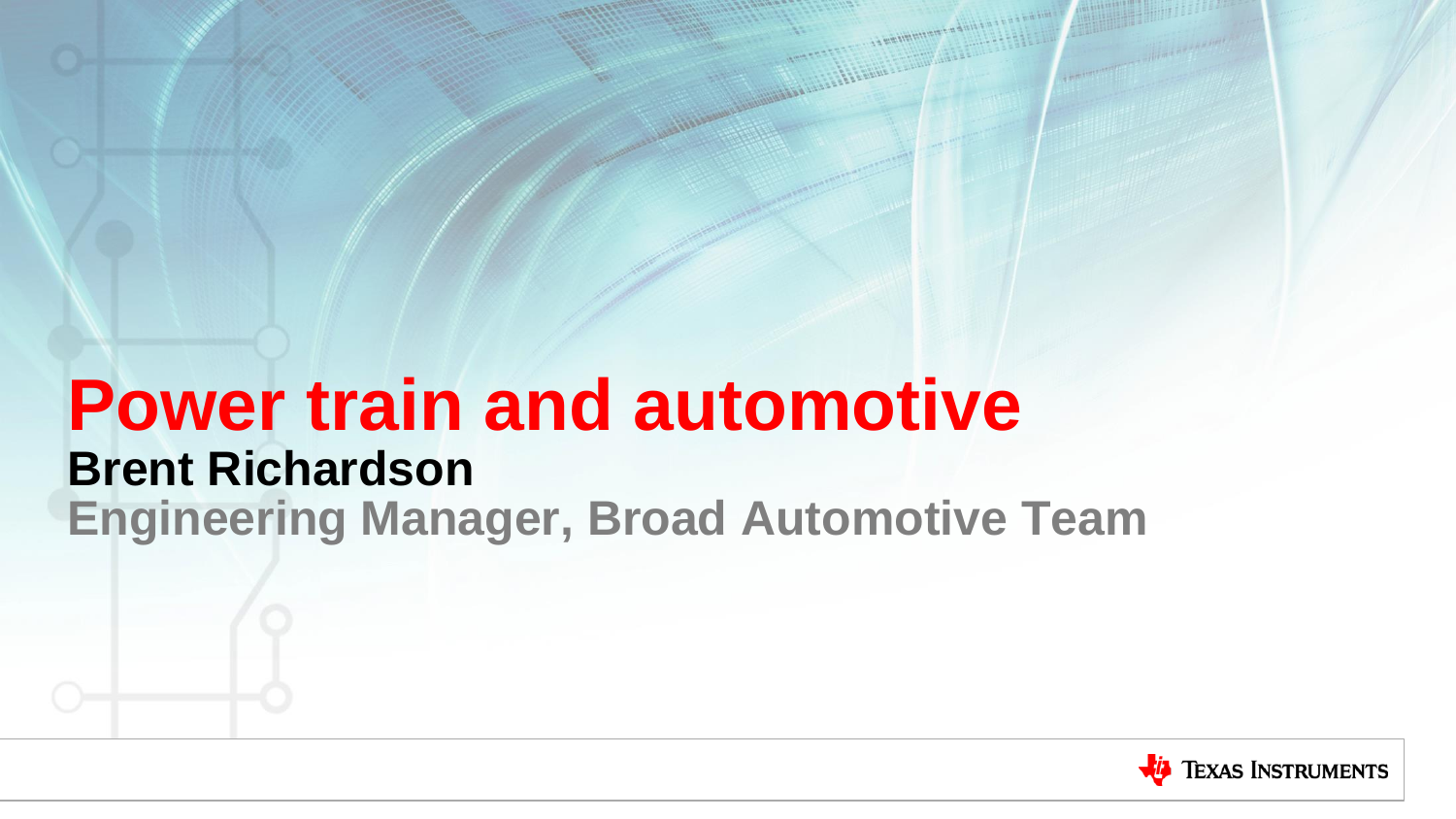## **Industry trends**

- Demand for catalog electronic content across the entire vehicle continues to grow.
- TI has the full portfolio and is committed to meet that need.
	- Most common automotive packages: SOIC, TSSOP, SOT, TQFP, and *QFN (growing)*
- The industry is evolving zero *really* means zero.
	- DPPM (was)  $\rightarrow$  DPPB (is)  $\rightarrow$  Single events (moving to)
- Observing major architecture changes in the power train space.
	- Combustion  $\rightarrow$  Hybrid electric  $\rightarrow$  Electric
	- $-$  Autonomous vehicle  $=$  higher reliability demand







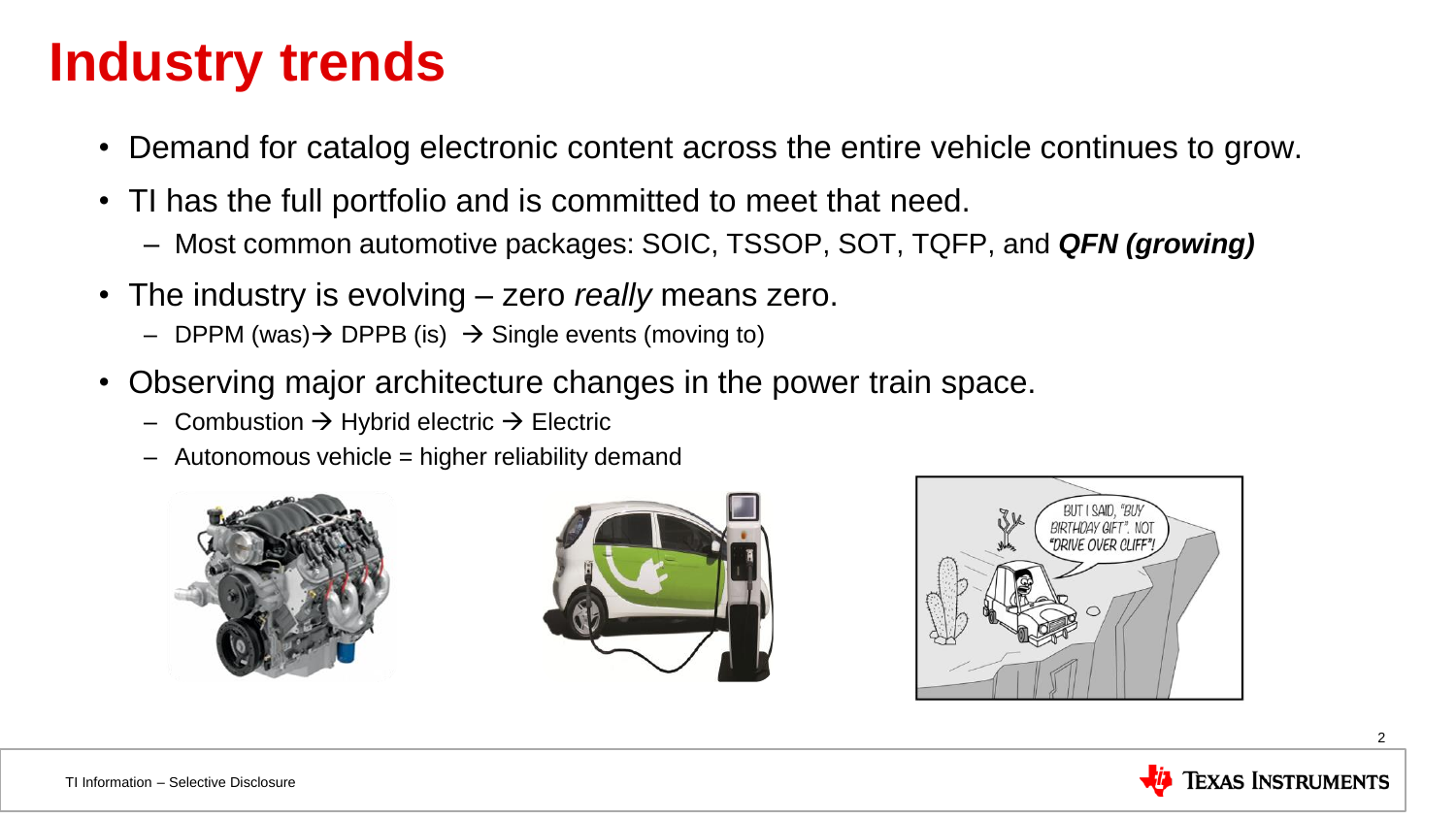## **Challenges**

- Traditional challenges still exist around 150C/Grade 0 reliability
	- Impact on materials: bondability, delamination, board level reliability
	- $-$  Impact on die:  ${\sf T}_{\sf A}$  vs.  ${\sf T}_{\sf J}$ , thermal shutdown
- New challenges anticipated
	- Higher voltage, isolation
- Change is complex